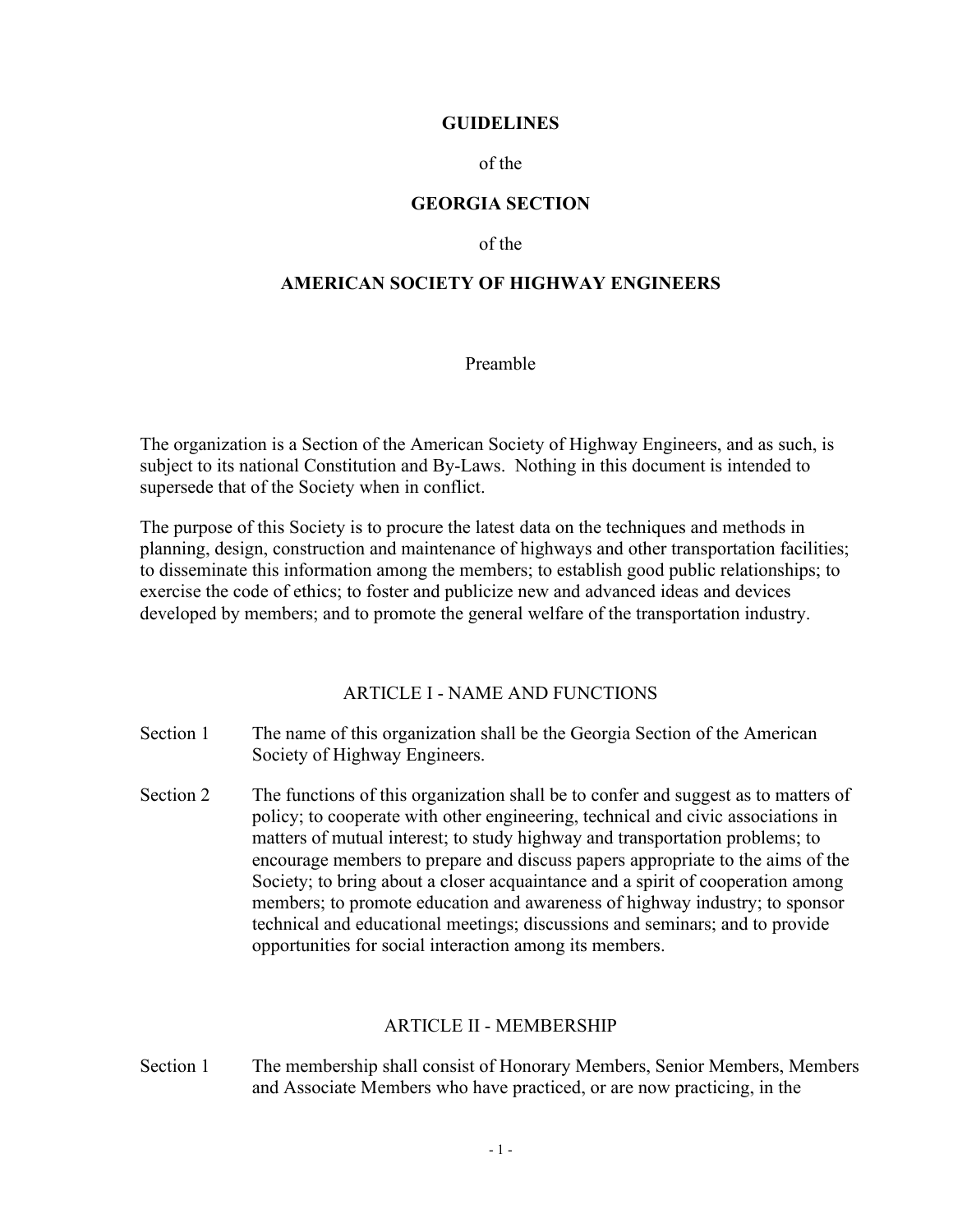highway industry or its allied fields. All members shall have a minimum of a high school education, or its equivalent as determined by the Board of Directors.

- Section 2 Honorary membership shall be chosen only from those persons who are of acknowledged eminence in some branch of engineering or the arts and sciences related thereto; or who have singularly advanced in the interests of the Society. The approval and issuance of this classification of membership is reserved for the National Board of Directors.
- Section 3 A Senior Member shall meet at least one of the requirements listed below:
	- a. A Senior Member shall be a registered professional engineer, or
	- b. Have a college degree in engineering from a school of recognized standing and six (6) years of experience in the highway related industry. The six (6) years required experience in a highway related industry beyond graduation with a bachelor's degree in engineering may be reduced two (2) years by receipt of a Master's degree in engineering from a school of recognized standing, or
	- c. Have ten (10) years of experience in a highway related industry plus an engineering-in-training certificate, or
	- d. Have twelve (12) years of administrative, technical or engineering experience in a highway-related industry.
- Section 4 A Member shall meet at least one of the requirements listed below:
	- a. Have a college degree in engineering from a school of recognized standing and have three (3) years of experience in a highway related industry, or
	- b. Have seven (7) years of experience in a highway related industry plus an engineer-in-training certificate, or
	- c. Have nine (9) years of experience in a highway-related industry.
- Section 5 An Associate Membership shall consist of those persons who do not meet the educational and/or experience requirements for the other grades of membership, but who are at the time of presenting their application, actively engaged in a highway related industry.
- Section 6 Regardless of phraseology used herein, membership shall not be contingent upon race, color, creed, sex, or national origin.
- Section 7 All applications for membership, regardless of classification, shall be transmitted to the National Secretary for certification, along with the current initiation fee established by the National Board of Directors.

## ARTICLE III - ADMISSIONS, RESIGNATIONS AND EXPULSIONS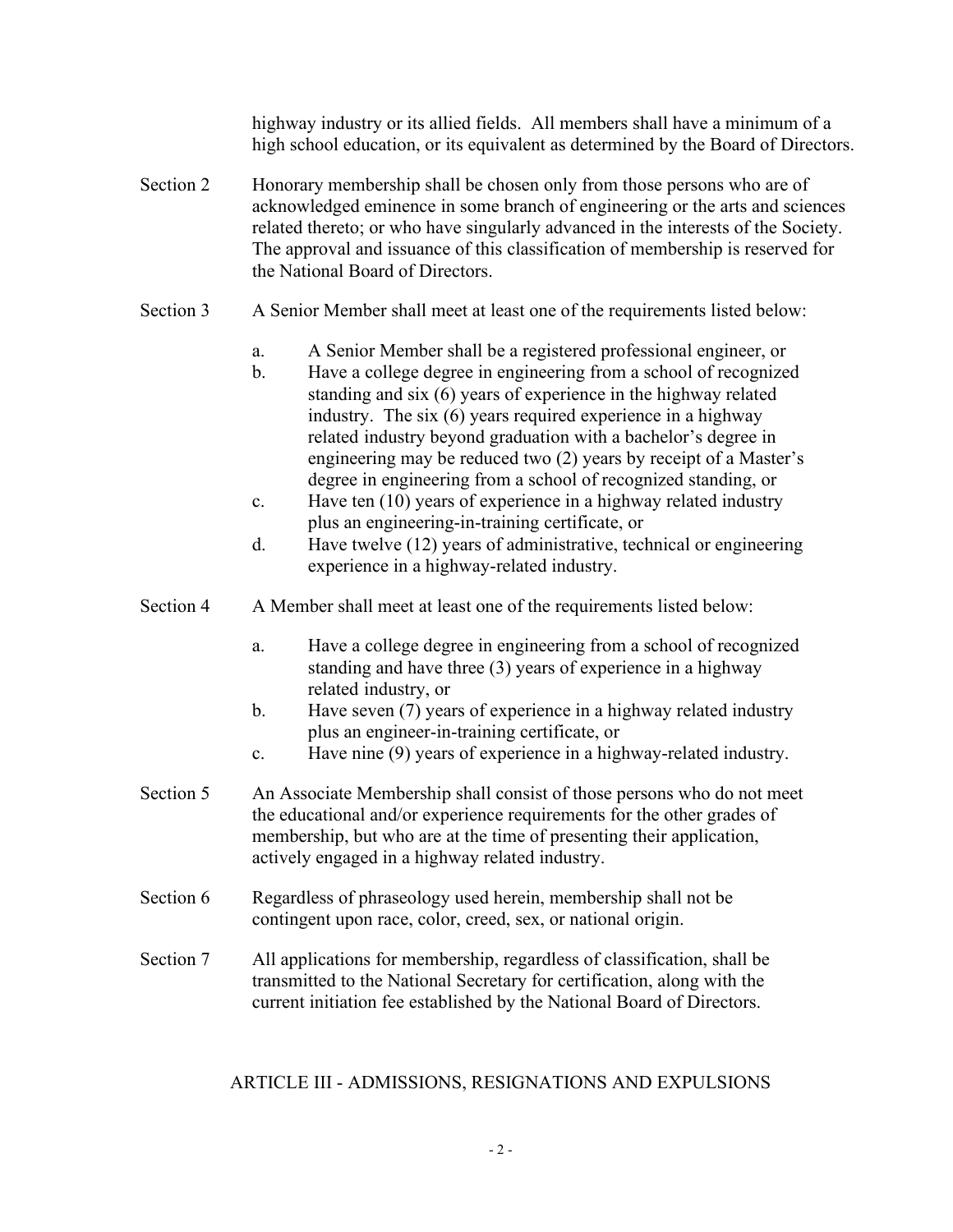- Section 1 Members shall be admitted only by proper procedures as set forth in the By-Laws.
- Section 2 Honorary members shall be selected by the National Board of Directors.
- Section 3 Any member may resign his/her membership by a written communication to the Secretary.
- Section 4 Any member may be expelled by vote of the Board of Directors for improper conduct. The affirmative votes of not less than eighty (80) percent of the entire Board of Directors is required to expel. A member whose expulsion is being considered shall be notified by the Secretary by registered main no less than thirty (30) days prior to the vote by the Board of Directors. The said member may submit a defense, either in writing or in person, which shall be considered by the Board of Directors as part of the proceedings. The Secretary shall notify the member by registered mail as to the action taken by the Board. Any member against whom such action is taken may appeal the expulsion to the National Board of Directors of the Society. Such appeal must be in writing and delivered within thirty (30) days of notice of expulsion. The review by the National Board of Directors shall be binding and final.

## ARTICLE IV - FEES, DUES AND ASSESSMENTS

- Section 1 The National Board of Directors shall establish the initiation fee.
- Section 2 Membership dues shall be collected annually according to the methods established in the By-Laws.
- Section 3 The National Board of Directors may levy annual or special assessments on the membership that it considers essential to the proper administration and well being of the Society.

## ARTICLE V - ELECTIONS OF OFFICERS

- Section 1 The elected officers of the Section shall be a president, vice president, four directors, a secretary, a treasurer and such regional directors as may be required.
- Section 2 The officers shall be elected annually and shall have the following terms of office:

President One Year Vice President One Year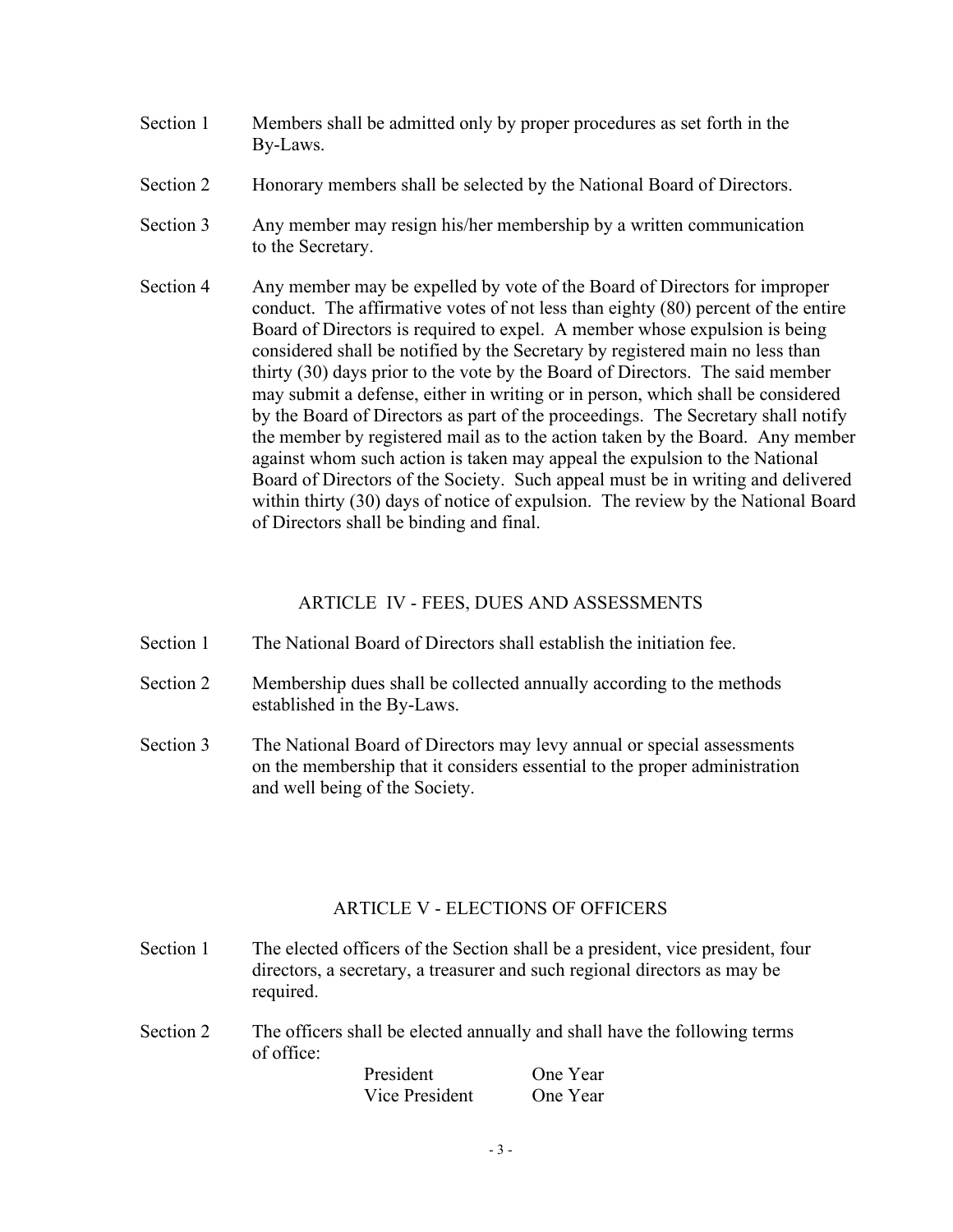| Secretary        | One Year    |
|------------------|-------------|
| <b>Treasurer</b> | One Year    |
| <b>Directors</b> | Three Years |

- Section 3 The terms of office for the officers shall begin at the close of the annual meeting and shall continue for the period specified above or until a successor is elected.
- Section 4 The Board of Directors shall consist of the current elected officers and the immediate Past President.
- Section 5 The President shall serve as the chairman of the Board of Directors and the Vice President shall serve as the vice chairman.
- Section 6 For the purpose of nominating candidates for office, the President shall appoint a nominating committee consisting of the immediate past President, who shall serve as chairman, the Secretary, and three members of the Section who do not currently hold office.
- Section 7 The other duties of the officers shall be specified in the By-Laws.
- Section 8 In event of resignation, disability, inability, or neglect in the performance of the duties, the Board of Directors shall have the power to declare any elected office vacant. A vacancy in an office shall be filled by appointment of the Board for the completion of the unexpired term of office.
- Section 9 The President, Vice President, and Directors shall not serve more than two consecutive elected terms in any one office.

#### ARTICLE VI - MANAGEMENT

- Section 1 The Board of Directors shall be vested with the exercise of all the powers, subject to this Constitution and the By-Laws, necessary to conduct the affairs of the Section. The By-Laws shall make provisions for the general administration of the affairs and property of the Section.
- Section 2 Meetings of the Board of Directors shall be held at least twice in each fiscal year. Additional meetings may be held as provided in the By-Laws.
- Section 3 The Executive Committee shall be composed of the President, Vice President, Secretary and Treasurer. The executive Committee shall exercise, at times when the Board of Directors is not in session, such part of the authority of the Board of Directors as may be delegated by the Board.